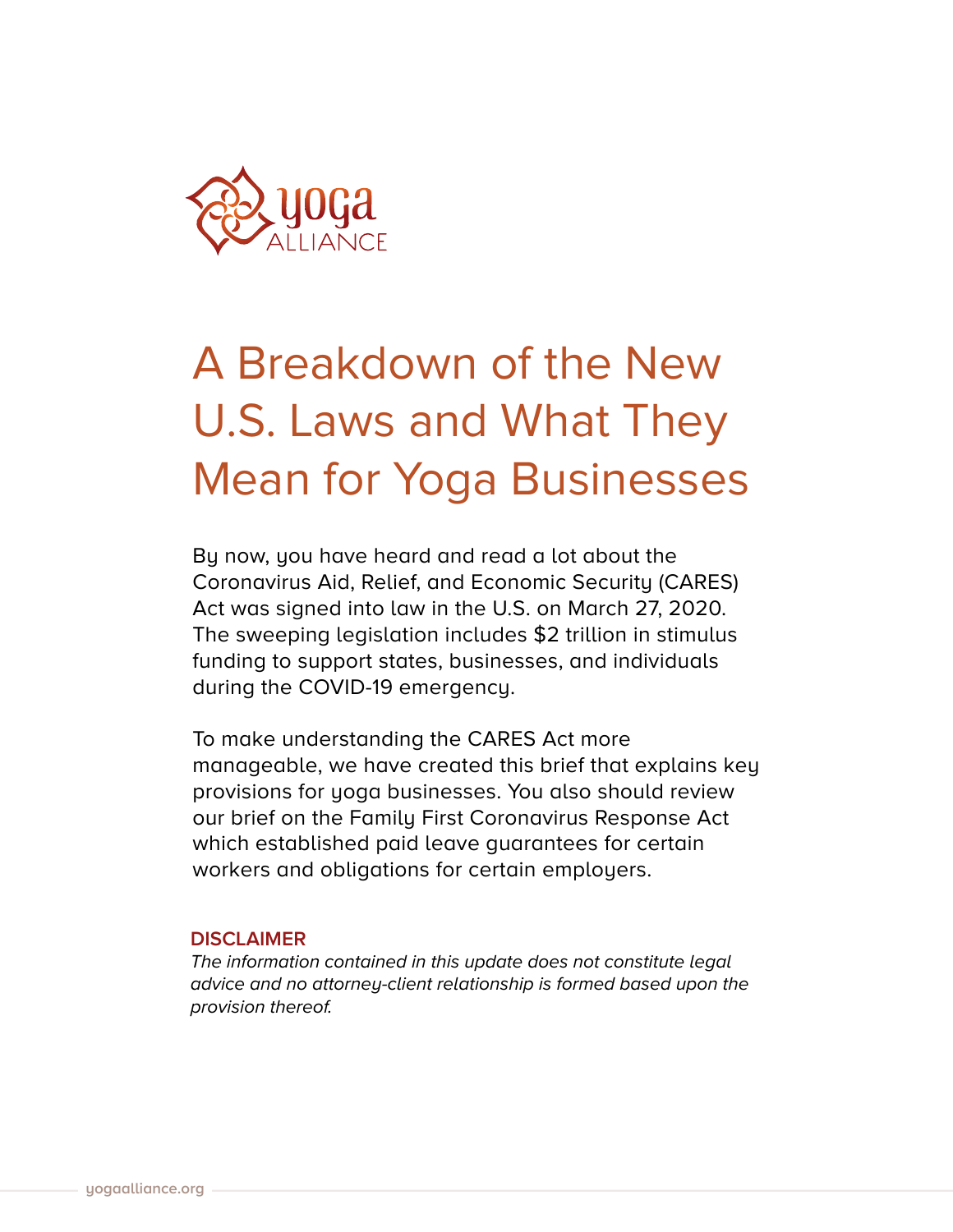# **FEDERAL SUPPORT FOR SMALL BUSINESSES**

Small Business Administration (SBA) Paycheck Protection Loans Under the CARES Act, Congress has appropriated \$350 billion to make Small Business Administration (SBA) Paycheck Protection Loans of up to \$10 million available to small businesses impacted by COVID-19. These loans are available until June 30, 2020. A link to the application and additional SBA guidance may be found [here.](http://home.treasury.gov/policy-issues/top-priorities/cares-act/assistance-for-small-businesses)

# **What is a "small business"?**

Generally, a "small business" is defined as any business or nonprofit with up to 500 employees (including their "affiliates"—i.e., businesses under common ownership or control), sole proprietorships, independent contractors, and those who are self-employed.

Small businesses that (1) were in operation on Feb. 15, 2020 and (2) had employees for whom the business paid salaries and payroll taxes or paid independent contractors are eligible to apply for a loan.

# **What can I use a Paycheck Protection Loan for?**

Loans can be used to cover certain costs of payroll, employee benefits, interest payments, rent, and utilities.

# **What is the available loan amount?**

Each eligible small business may receive a loan of up to 2.5 x its average monthly payroll for the year preceding the loan, but not more than \$10 million.

# **What are the requirements for borrowers?**

Borrowers are required to make good faith certifications that they have been impacted by COVID-19 and that they will use the loan funds to retain workers and maintain payroll and other debt obligations.

The CARES Act waives the personal guaranty requirement typically associated with SBA loans, as well as the requirement for applicants to demonstrate that they are unable to obtain credit from other sources.

## **Do I have to pay back a Paycheck Protection Loan?**

The Government will forgive a loan under the Act that a recipient can document was used to pay: (1) payroll costs; (2) mortgage interest; (3) rent; and (4) utilities—in each case for up to eight weeks following the issuance of the loan.

For loan amount that are not forgiven, interest on Paycheck Protection Loans will be up to 4%. Further, payment of the loans will be deferred for between six months one year.

## **What if I took out an SBA small business loan before the CARES Act?**

The CARES Act directs the SBA to pay the principal, interest, and associated fees due on all existing Section 7(a) SBA loans that were issued before the Act was enacted. This applies to SBA loans that are in regular servicing status and continues for 6 months, beginning on the date that the new payment is due.

The Act also allows a small business that already has an Economic Injury Disaster Loan (see below) to apply for a Paycheck Protection Loan if it will not duplicate the applicant's use of the Economic Injury Disaster Loan.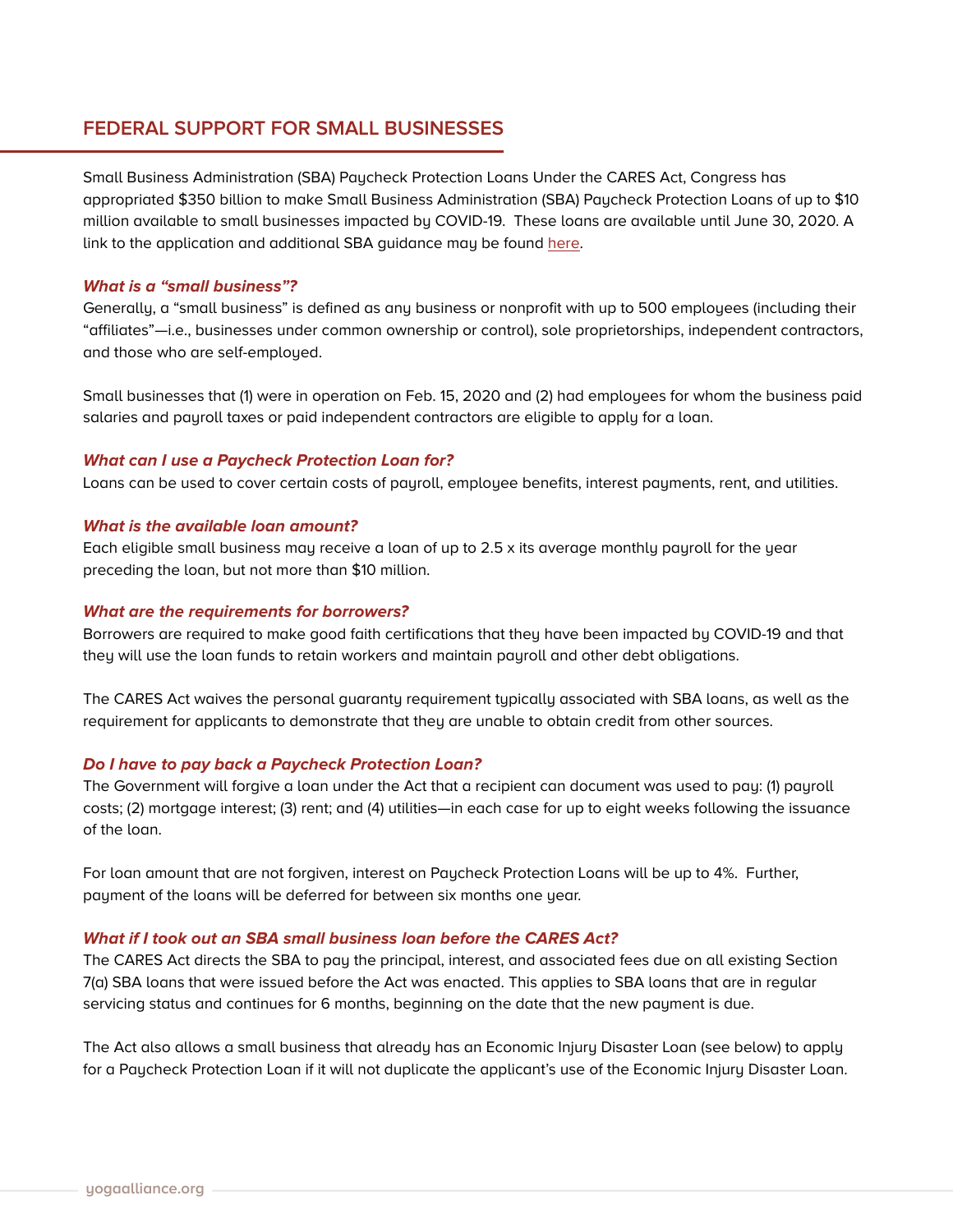# **FEDERAL SUPPORT FOR SMALL BUSINESSES**

### *A. Small Business Administration (SBA) Economic Injury Disaster Loans*

The CARES Act also appropriates \$10 billion for SBA Economic Injury Disaster Loans (EIDL), a longstanding program that makes low-interest, long-term loans of up to \$2 million to small businesses impacted by natural disasters. The EIDL program is now available to businesses impacted by the COVID-19 pandemic. Information to apply can be found here.

The CARES Act established specific EIDL provisions to help businesses recover from the COVID-19 crisis. These provisions – as described below – will be available until December 31, 2020.

#### **What is a "small business"?**

A "small business" is defined as any business, nonprofit, or cooperative fewer than 500 employees and sole proprietorships, independent contractors, and those who are self-employed. Businesses must have been in operation on January 31, 2020 to be eligible.

#### **Are there other eligibility requirements?**

To be eligible, the applicant also must have an acceptable credit history, have the ability to repay the loan, be physically located in a declared a disaster area, and have suffered working capital losses due to the declared disaster, not due to a downturn in the economy or other reasons.

#### **What can I use an EIDL for?**

EIDLs may be used to pay fixed debts, payroll, accounts payable and other costs, but are not intended to replace lost sales or profits and cannot be used for certain purposes, including to refinance debt, make payments on loans owed by another federal agency, to pay tax penalty obligations, repair physical damages, or to pay dividends to stockholders.

#### **What loan requirements has the CARES Act changed?**

The CARES Act restricts the SBA to approve applicants based only on their credit score or on "alternative appropriate methods" of determining their ability to repay. Temporarily, there is:

- No personal guarantee requirement for loans up to \$200,000;
- No requirement that applicants be in business for one year prior to the COVID-19 public health emergency; and
- No requirement that applicants be "unable to obtain credit elsewhere."

#### **What are the terms of an EIDL?**

Interest for an EIDL will up to 3.75% for small businesses and 2.75% for nonprofits. EIDLs also offer long-term repayments in order to keep payments affordable, up to a maximum of 30 years. Terms are determined on a case-by-case basis, based upon each borrower's ability to repay.

# **Are advances on an EIDL available?**

Yes. The Act provides for a \$10,000 emergency advance (within three days of submitting an application) while an applicant's loan application is pending, which SBA will not require to be repaid, even if an applicant is denied for an EIDL loan.

Note: the Act contemplates that an applicant may receive this advance while still applying for a Paycheck Protection Loan (see above) and that, if the applicant later receives a Paycheck Protection Loan, the amount of the advance will "be reduced from the loan forgiveness amount for a loan for payroll costs.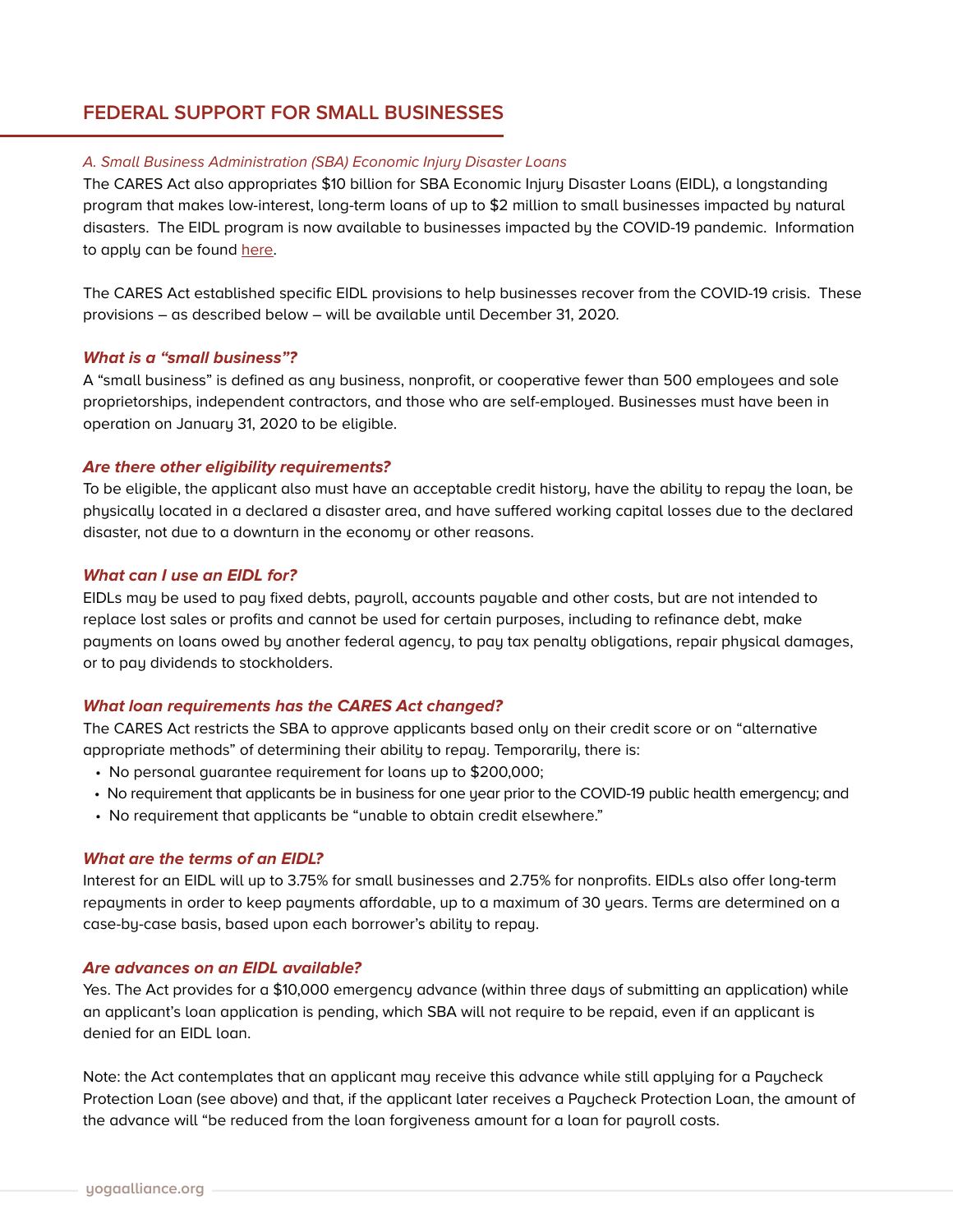# **FEDERAL SUPPORT FOR SMALL BUSINESSES**

# B. Tax Benefits for Yoga Employers and Businesses

The CARES Act and Families First Coronavirus Response Act include several modifications to the tax code intended to help employers and businesses increase cash flow during the COVID-19 emergency.

| <b>Employer Payroll Tax Delay</b>    | Employers generally are responsible for paying a 6.2% Social Security tax on<br>employee wages. The CARES Act allows employers to defer payment of the<br>employer share of the Social Security tax they would otherwise pay to the<br>federal government with respect to their employees between March 27, 2020<br>and Jan. 1, 2021.<br>The CARES Act requires that the deferred employment tax be paid over the<br>following two-years, with half the amount required to be paid by December<br>31, 2021 and the other half by December 31, 2022.                                                                                                                                                                                                                                                                                                                                                                                                                                                                                                                                                                                                                                                                                                                                                                          |
|--------------------------------------|------------------------------------------------------------------------------------------------------------------------------------------------------------------------------------------------------------------------------------------------------------------------------------------------------------------------------------------------------------------------------------------------------------------------------------------------------------------------------------------------------------------------------------------------------------------------------------------------------------------------------------------------------------------------------------------------------------------------------------------------------------------------------------------------------------------------------------------------------------------------------------------------------------------------------------------------------------------------------------------------------------------------------------------------------------------------------------------------------------------------------------------------------------------------------------------------------------------------------------------------------------------------------------------------------------------------------|
| <b>Employee Retention Tax Credit</b> | The CARES Act provides a refundable payroll tax credit for 50 percent of<br>wages paid by employers to employees during the COVID-19 crisis.<br>The credit is available to employers whose (1) operations were fully or<br>partially suspended due to a COVID-19-related shutdown order, or (2) gross<br>receipts declined by more than 50 percent when compared to the same<br>quarter in the prior year.<br>The credit is based on "qualified wages" paid to the employee from March 13,<br>2020 through December 31, 2020<br>• For employers with more than 100 employees: "qualified wages" are<br>wages paid to employees when they are not providing services due to<br>the COVID-19-related circumstances described above.<br>For employers with fewer than 100 employees: all employee wages<br>qualify for the credit, whether the employer is open for business or<br>subject to a shut-down order.<br>The amount of qualified wages that may be taken into account for any<br>individual employee for purposes of the Employee Retention Tax Credit may<br>not exceed \$10,000. If the amount of allowable credit exceeds this limitation,<br>the excess is refundable to the employer.<br>Note: this credit cannot be used if you have a loan forgiven under the SBA<br>Paycheck Protection Program (see above). |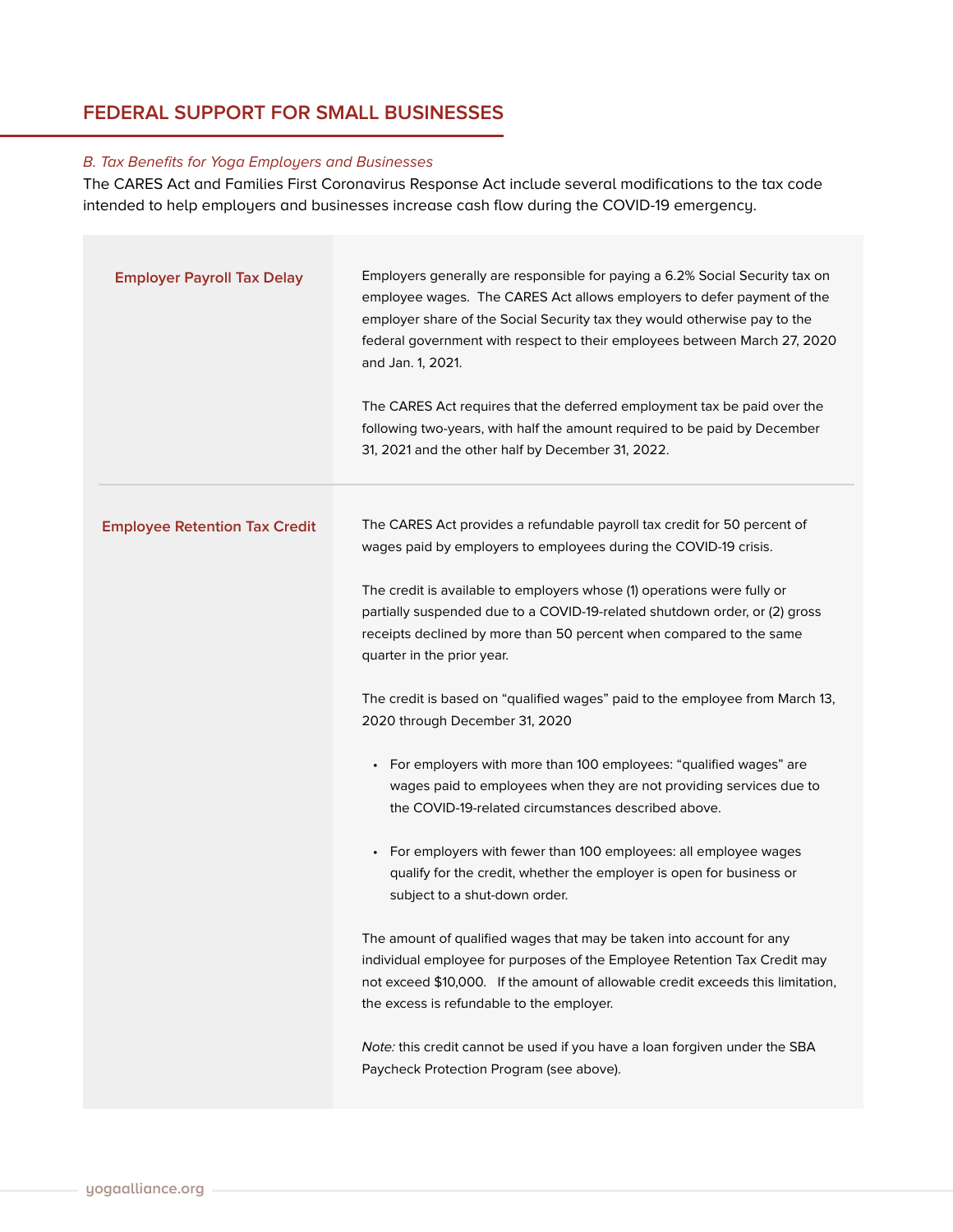| <b>Modification of Limitation on</b><br><b>Business Interest</b> | Under current law, a taxpayer's ability to deduct business interest is limited to<br>the sum of (i) the taxpayer's business interest income, and (ii) 30 percent of<br>the adjusted taxable income of the taxpayer.<br>The CARES Act increases the amount of business interest that can be<br>deducted in 2019 and 2020 to the sum of (i) the taxpayer's business interest<br>income, and (ii) 50 percent of the adjusted taxable income of the taxpayer.<br>This should increase the amount of interest that will be currently deductible<br>on 2019 and 2020 tax returns.<br>In addition, for the 2020 tax year, taxpayers can elect to use their 2019<br>adjusted taxable income to calculate the limit. If a taxpayers' 2019 income<br>exceeded their 2020 income, this should allow an increase of permissible<br>interest deductions on 2020 tax returns.                                                                                                                                                                                                       |
|------------------------------------------------------------------|-----------------------------------------------------------------------------------------------------------------------------------------------------------------------------------------------------------------------------------------------------------------------------------------------------------------------------------------------------------------------------------------------------------------------------------------------------------------------------------------------------------------------------------------------------------------------------------------------------------------------------------------------------------------------------------------------------------------------------------------------------------------------------------------------------------------------------------------------------------------------------------------------------------------------------------------------------------------------------------------------------------------------------------------------------------------------|
| <b>Modification of Net</b><br><b>Operating Losses</b>            | Under current law, a taxpayer may only use net operating loss (NOL)<br>carryforwards arising in tax years beginning after Dec. 31, 2017 to offset<br>80 percent of the taxpayer's income. Further, NOLs arising in tax years<br>beginning after Dec. 31, 2017 may not be carried back.<br>The CARES Act eliminates the 80 percent limit on deductions for NOLs<br>for the 2018, 2019, and 2020 tax years. As a result, taxpayers that would<br>otherwise have been limited on their 2019 tax returns may now calculate<br>their 2019 and 2020 tax liabilities without regard to the 80 percent limit.<br>Taxpayers that were limited in their use of NOLs in 2019 can file amended tax<br>returns to claim refunds.<br>The CARES Act also eliminates the limit on NOL carrybacks for losses arising<br>in the 2018, 2019, and 2020 tax years. NOLs incurred in these years may<br>be carried back five years. Taxpayers should evaluate whether there is an<br>opportunity to file amended returns to claim refunds as a result of this new<br>carryback opportunity. |
| <b>Paid Leave Payroll Tax Credit</b>                             | The Families First Coronavirus Response Act provides a tax credit to employers<br>with fewer than 500 employees for amounts paid to employees for paid sick<br>leave and emergency leave required under that law.<br>The credits apply against an employer's quarterly Social Security and Medicare<br>taxes and are equal to the amount paid by the employer, subject to limitations.                                                                                                                                                                                                                                                                                                                                                                                                                                                                                                                                                                                                                                                                                |

# **Tax Filing Due Date Extended**

The IRS extended the federal income tax filing due date automatically from April 15, 2020 to July 15, 2020. Further, many states have also extended their tax filing due dates, so be sure to check the deadline in the locations where you pay taxes.